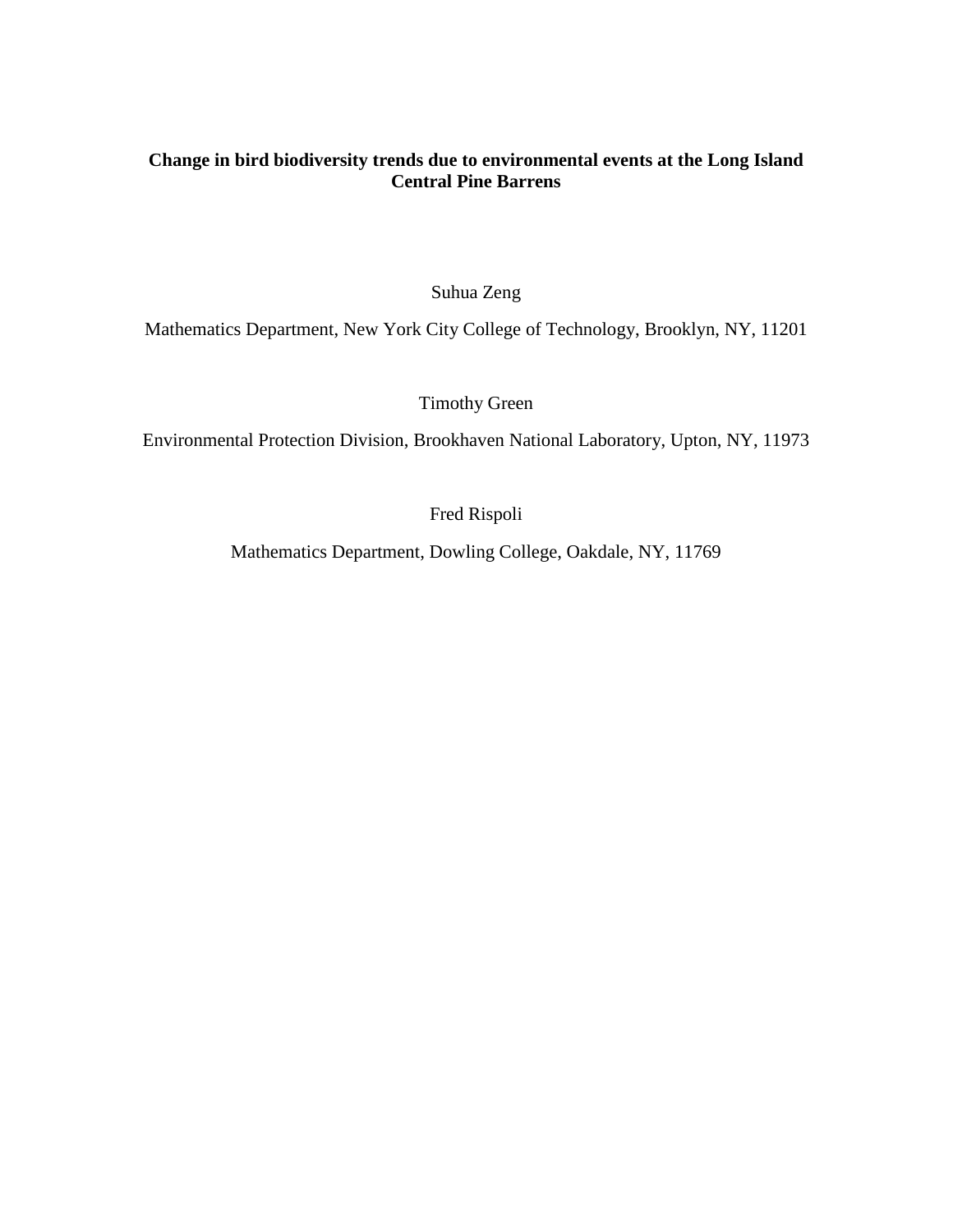#### **Abstract**

The Long Island Central Pine Barrens is an ecosystem consisting of pitch pine woodlands, pine oak forests, coastal plain ponds, swamps, marshes and streams. Within the Pine Barrens is Brookhaven National Laboratory (BNL), a multi-dimensional national laboratory that provides large scale facilities for research. Point Count Bird Surveys were conducted by the Laboratory's Environmental Protection Division over the past 14 years to monitor bird species diversity. The present study examined the trends of bird species diversity during 14 years of observation along different transects at BNL. In 2010, a 200 acre Long Island Solar Farm (LISF) was added at BNL. The point count bird survey at BNL indicates that the bird species richness and diversity increased at the Long Island Solar Farm area because of the vegetation change. The bird counts of ground nesting birds such as Ovenbirds and Eastern Towhees were increasing at the Biology Fields transect, which is close to the Long Island Solar Farm. On April  $9<sup>th</sup> 2012$ , three bird observation stations located at Z-Path transect were burned out by a top-kill, intense wildfire. Most of the oak trees and understory were wiped out at these three bird observation stations by the wildfire. The bird populations and species were subsequently found in abundance. We found that the vegetation changes due to the fire including land clearing, opening up the canopy, providing more dead standing trees and the construction of the LISF influence the bird biodiversity. The Pearson correlation was determined analyze the correlation between white-tailed deer population at BNL and bird species counted at different nesting heights. The correlation between the deer population and the ground nesting/ the intermediate canopy nesting bird species is moderately positive, which is unexpected.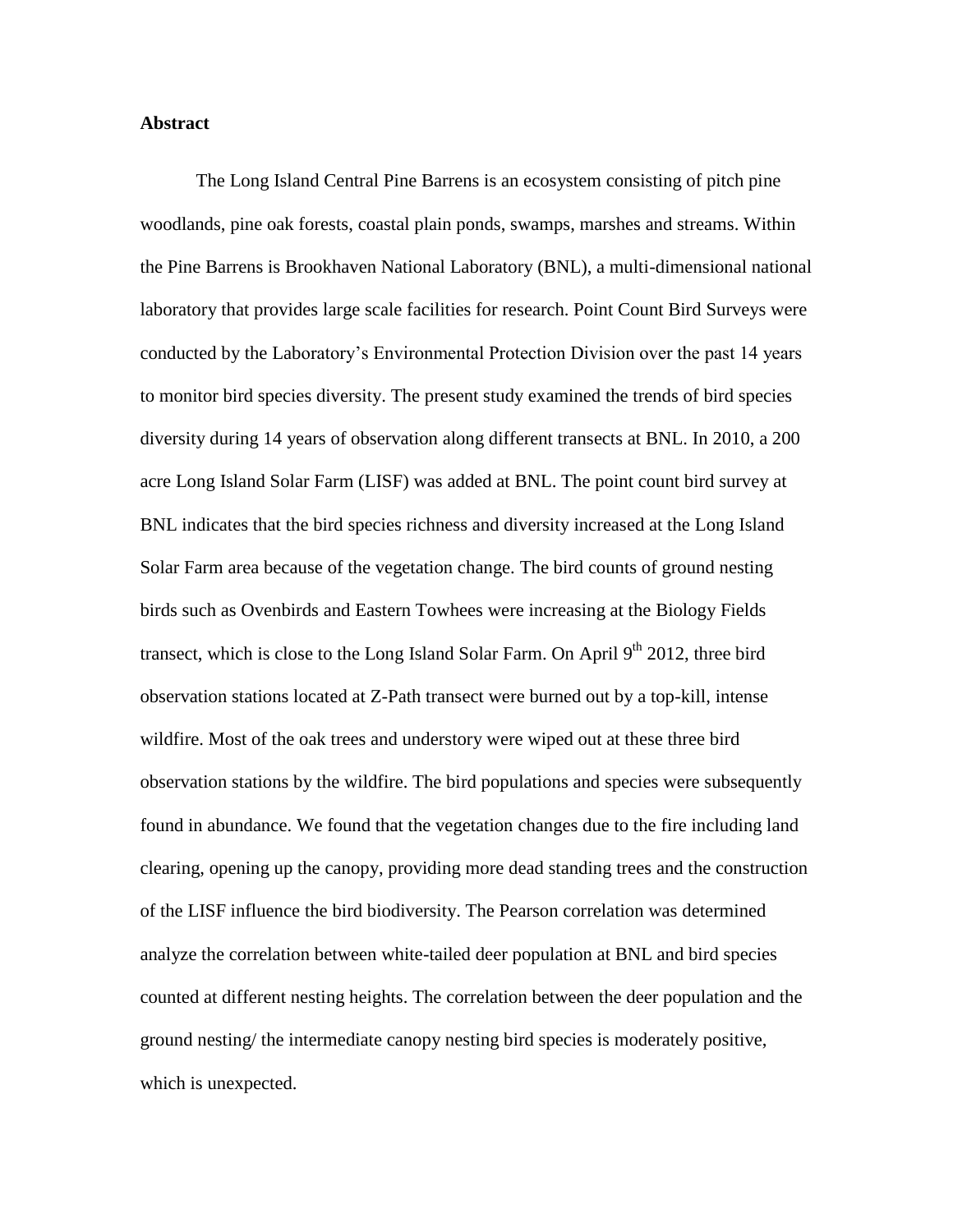#### **1. Introduction**

The Long Island Central Pine Barrens is a large preserved land which mostly remains undeveloped. The Pine Barrens overlies Long Island's fresh water aquifer and helps to purify Long Island's drinking water. Most of the Peconic River, the longest river on Long Island, is in the Central Pine Barrens. The Peconic River originates in bogs and wetlands near the Brookhaven National Laboratory (BNL). Since 2000, the Environmental Protection Division at BNL has conducted point count bird survey to monitor the bird biodiversity on site. Changes in bird diversity may provide a glance of environmental change at BNL. That would provide suggestions for making changes in the conservation policy at BNL.

From October 2010 to November 2011, the construction activity of 32 megawatts Long Island Solar Farm (LISF) was undertaken at southeast end of BNL. The LISF, the largest solar photovoltaic power plant in the eastern United States, generates enough clean solar energy to power approximately 4,500 homes for the local utility, Public Service Enterprise Group (PSEG-LI). The LISF also provides research opportunities for BNL such as ecological studies, inverter technologies, and power supply studies. The construction of the LISF has changed the vegetation inside of the LISF from forest or grassland to grassland and disturbance. Bird species diversity is related to the percentage of vegetation cover<sup>1</sup>. After construction of LISF, fences were set up to protect the solar panels. The fences are large enough to provide protection for the ground nesting and the intermediate canopy nesting bird species, by keeping white-tailed deer outside of the LISF. Point count bird surveys conducted at BNL can provide ecological evidence and data used to study the impact on bird diversity due to the LISF.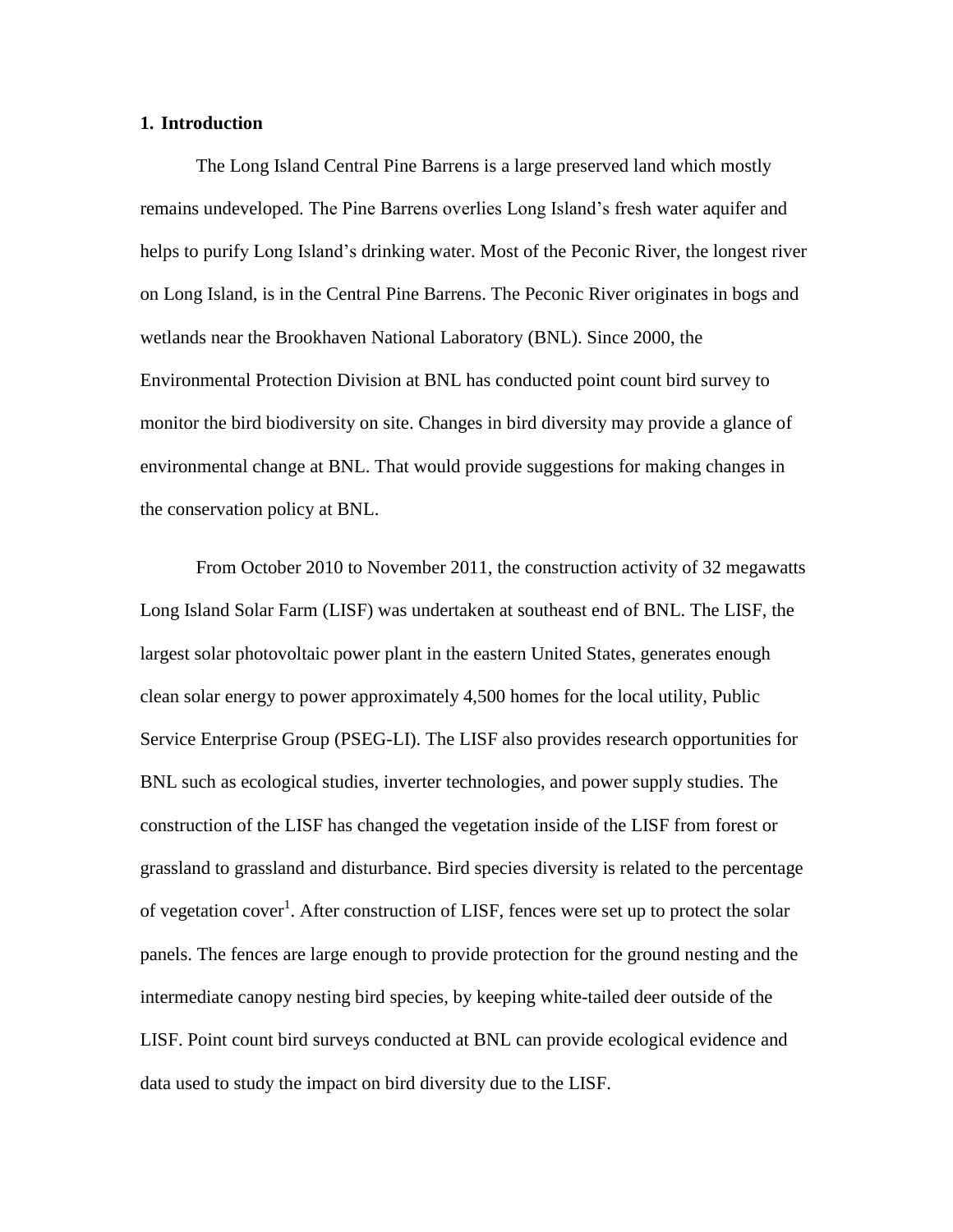BNL occupies more than 1000 acres of core preservation area of the Central Pine Barrens. On April  $9<sup>th</sup> 2012$ , a top-kill, intensive wildfire wiped out four point count bird survey stations at Z-Path transect. Most of the oak tree and understory were burned. The fire changed the forest structure such as tree density, snags (dead standing tree), shrub cover, and leaf litter. This resulted in changing the relative abundance of breeding bird species and population at post-fire Z-Path transect<sup>2</sup>. Comparing this to the New York State Breeding Bird Survey<sup>3</sup> Rout 001 Westhampton and Rout 002 Manorville in post-1995 Sunrise Highway fire, the relative bird species and community shared the similarity that the relative bird species had increased.

Another disturbance to bird diversity is the large white-tailed deer population in the northeastern United States. Approximately 600 white-tailed deer live at BNL which is 2132 hectares. A high density white-tailed deer population at BNL has reduced understory vegetation, disturbed ground nesting bird species, and intermediate canopy nesting bird species<sup>4</sup>. The correlation between the deer population and both ground nesting and intermediate canopy nesting bird species is moderate. However, the positive correlation is unexpected. A possible explanation is migration survivability and the availability of food sources in South America, two factors that impact both bird species richness and population. Most species travel to South America for the winter. The longdistance flights can be very dangerous and consume a lot of an individual's energy. During migration, if there are not enough food sources along the route, migration survivability of a bird decreases. Due to urban development in South America, the land demand is increasing. With that, many bird habitats have been lost. This results in a decrease of food sources for migrating bird species.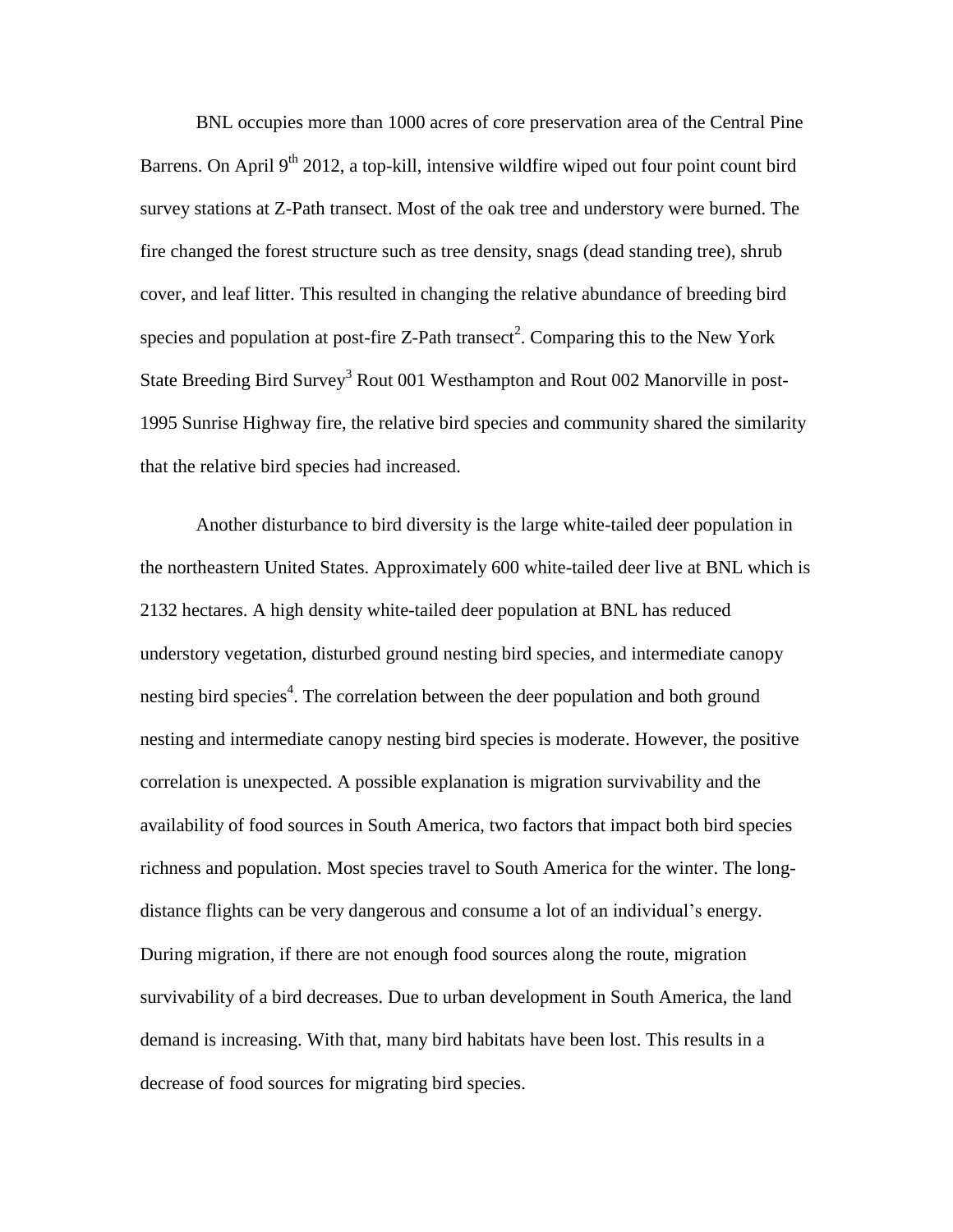#### **2. Methods and materials**

#### 2.1 Study design

The point count method has been applied in monitoring bird populations<sup>5</sup> by The Environmental Protection Division at BNL annually from 2000. From 2000 to 2001, the point count bird surveys were conducted along the original five transects, known as: Biology Fields (BF), North Transect (NT), Peconic River (PRB), and South Transect (ST). Each transect contained between three to eight sample stations for a total of 20. The Z-Path (ZP) transect was added in 2002, which brought the sampling stations up to 28. In 2010, The LISF was added to BNL, and the Solar Farm (SF) transect add three additional sample stations to the point count survey annually. Currently, there are seven transects, totaling 31 point count sampling station, established through varying habitats at BNL. The BNL transects were created to cover as diverse a community as possible. The original five transects covered dry forest, white pine, the Peconic River, and wet/forest farm field. The Z-Path added diverse forest habitat on the east side of the site representing the Upton Reserve. The Solar Farm transect was added to try to detect changes before and after construction of the LISF.

Each transect station is identified by the initials of the respective transect and a number (Figure 1). The Solar Farm transect is close to a high volume expressway, and due to the traffic noise, SF-1 was the first sample station to start the survey.

### 2.2 Bird sampling

Point count bird survey is conducted at BNL annually during May, June, and July. The radius of every transect sampling station is approximately 150 meters to ensure that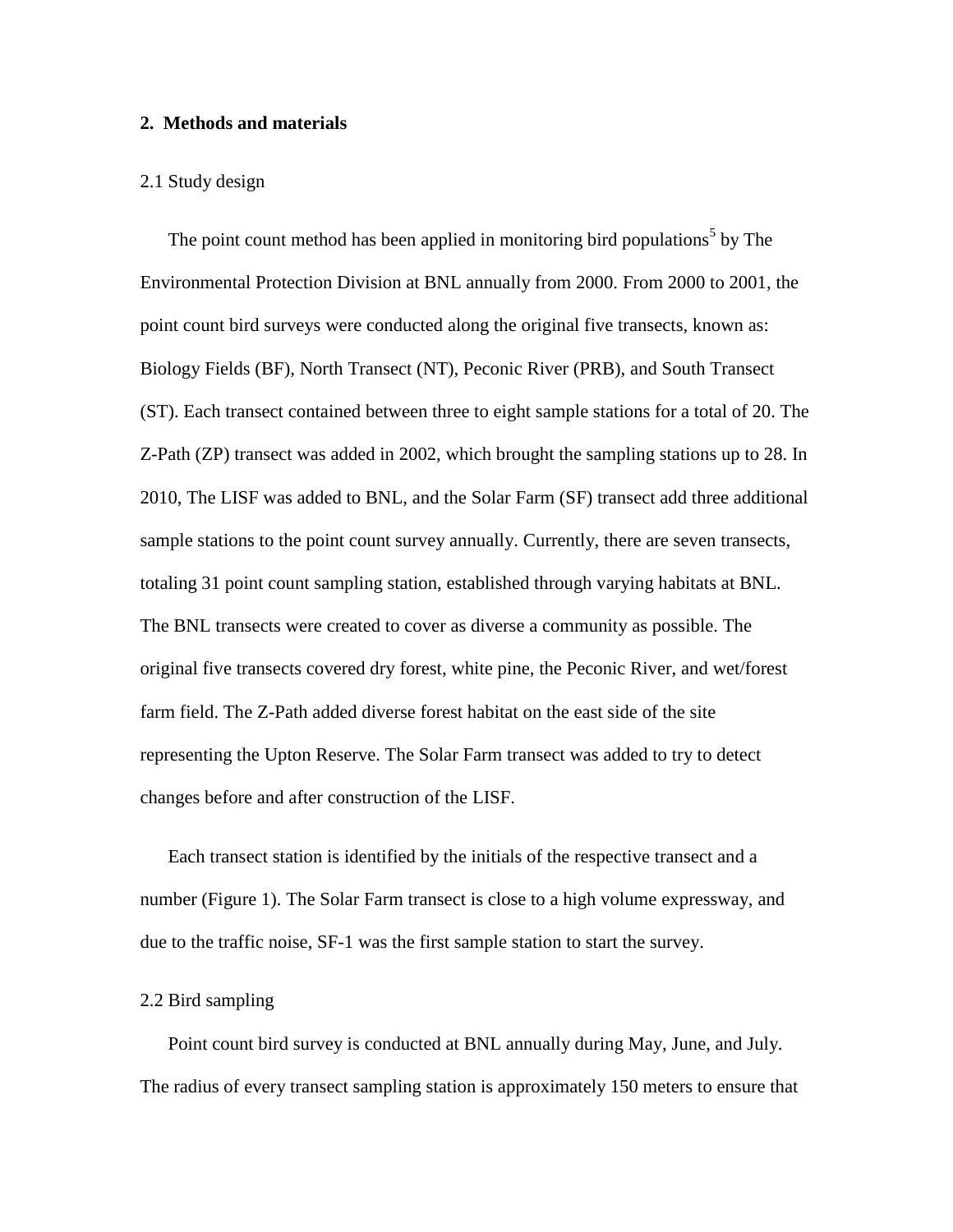there is enough space for observation, but no two transect sampling stations overlap<sup>6</sup>. During the survey, all bird observed (seen or heard) during a five minute period were recorded by two observers. The Kestral 4000 portable weather station was used during the survey. The data recorded includes start and stop time, start and stop temperature, dew point, relative humidity, wind speed, and wind direction.

#### 2.3 Data analysis

All survey data was recorded into a Microsoft  $\text{Excel}^{\circledast}$  spreadsheet for analysis. Statistical analysis was performed using R (Version 3.1.1). Statistical analysis is conducted from 2000 to 2013. Bird species richness, Simpson Diversity Index, and Shannon Wiener Evenness<sup>7</sup> within each bird count station, or base on bird nest placement height<sup>8</sup>. Statistical tests performed include Shapiro-Wilk Normality Test to test if the data sets are normal. However, several data such bird counts at sampling station fails the normality test. In these cases, non-parametric tests such as the Mann-Whitney Test and the Kruskal-Wallis test are used to compare the medians<sup>9</sup>.

#### **3. Results and Discussion**

We examined the bird diversity during pre-construction and post-construction of LISF transect to understand the ecological impact brought by LISF. We categorized 2009 and 2010 as the pre-construction of LISF, 2012 and 2013 as the post-construction of LISF. The bird species richness was counted at each station in Biology Fields transect (Figure 2). The Shapiro-Wilk test of normality was performed and the results indicate both pre-construction and post-construction species richness follow the normal distribution. Paired t-test was performed to analyze the difference between the birds species richness obtained in two time periods. The p-value is  $0.001568$  ( $\alpha$  = 0.05) that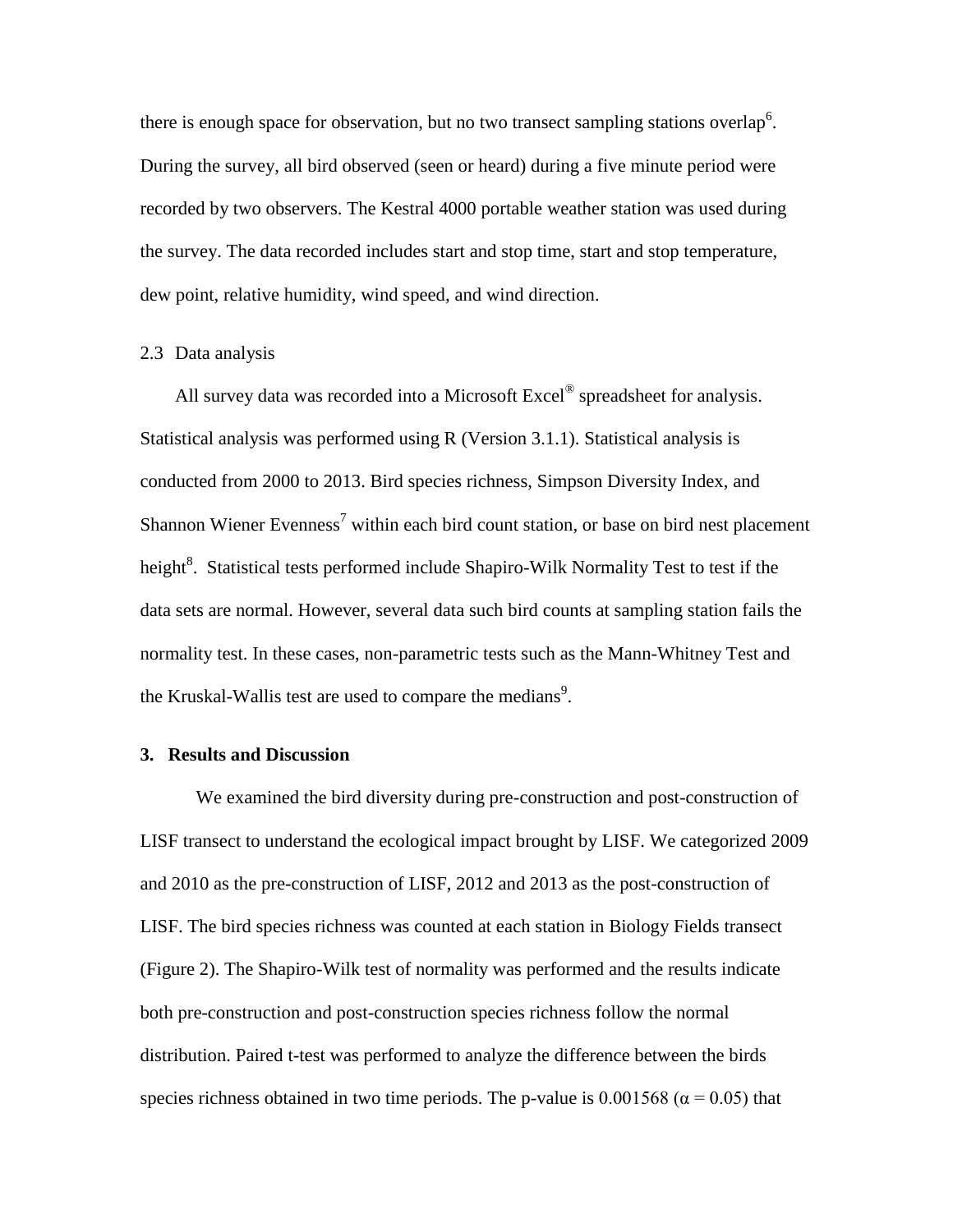reveals species richness is significantly different between the two time periods. Moreover, the result of one tail paired t test ( $p = 0.0007839$ ,  $\alpha = 0.05$ , alternative=less) showed species richness obtained during post-construction of LISF was greater than preconstruction of LISF at Biology Fields transect.

Principal Component Analysis (PCA) was performed to visualize the difference of vegetation each bird count stations during pre-construction (Figure 3A) and postconstruction of LISF (Figure 3B). The PCA figures and the vegetation map indicated the vegetation of station PRB-3 and PRB-4 was similar to the Biology Fields transect. Hence, we classified the bird obtained at PRB-3 and PRB-4 as the control group, and the Biology Field transect as the experimental group to analyze the biodiversity changes. Using 2009- 2010 as the pre-construction of the LISF period, and 2012-2013 as the post-construction of the LISF period for both control group and the experimental group, paired t tests were performed. The bird species richness obtained at the control group (PRB-3 and PRB-4) shows no significant difference ( $p=0.3024$ ,  $\alpha=0.05$ ) between the two time periods. However, the bird species richness obtained from the experimental group (Biology Field transect) indicates the bird species richness obtained during post-construction of the LISF is greater ( $p=0.0007839$ ,  $\alpha=0.05$ , alternative=less) than during pre-construction of LISF.

The ground nesting bird species such as Killdeer (*Charadrius vociferus*), Mallard (*Anas platyrhynchos*), and Song Sparrow (*Melospiza melodia*) were present at the experimental group (Biology Fields transect) in post-construction of the LISF, but absent in pre-construction of the LISF. The population of Chipping Sparrow (*Spizella passerina*), Eastern Towhees (*Pipilo erythrophthalms*), Goldfinch (*Carduelis tristis*), and Ovenbird (*Seiurus aurocapillus*) counted were increasing during post-construction of LISF at the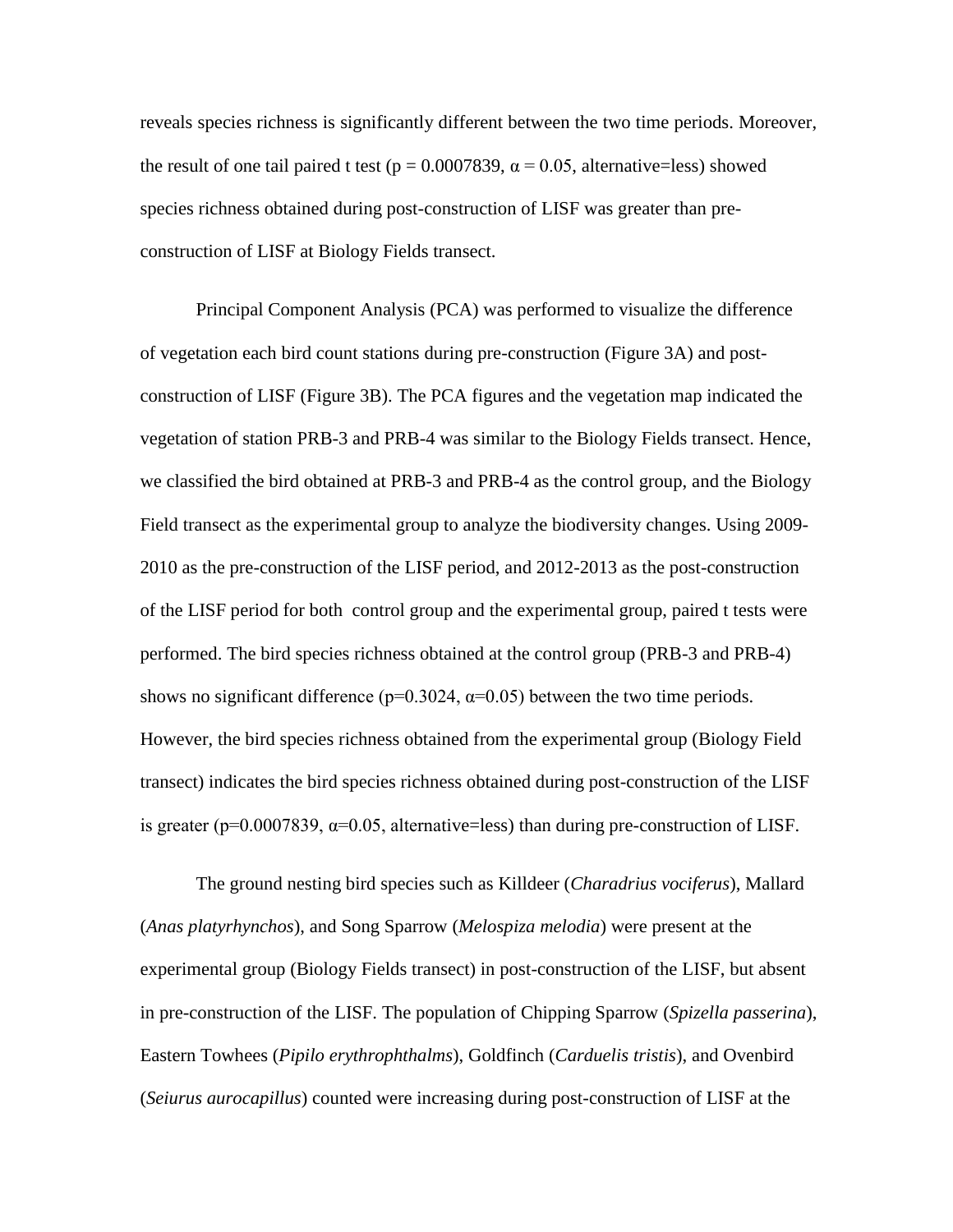experimental group. These bird diversity changes haven't been observed at the control group (PRB-3, PRB-4). The grass and disturbance inside the LISF attracted more ground nesting bird species and population at the Biology Fields transect.

On April  $9<sup>th</sup>$ , 2012, a top-kill, intensive wildfire took place at three bird count stations at Z-Path transect. Due to effective public relations efforts concerning wildfire, fire has been suppressed throughout the Northeast United State in recent decades<sup>10</sup>. There were two major wildfires recorded at Long Island Central Pine Barrens. One was 1995 Sunrise Highway fire; the other one was 2012 fire. The 2012 fire cleared the understory and leaf litter, opened the canopy, and provided snags at ZP-1, ZP-2, and ZP-3. More insects went to post-fire stations. Because of opened canopy, blueberry and hackle berry grew back quickly and vigorously $11$ . That attracted the more bird species and population. We categorized the bird species richness obtained at 2010 and 2011as the pre-fire period and at 2012 and 2013 as the post-fire period (Figure 4A, Figure 4B). Paired t tests were performed to analyze the bird species diversity difference during pre-fire and post-fire at the each station at the Z-Path transect. The statistical test conducted at ZP-1, ZP-2, and ZP-3 shows the bird species richness obtained pre-fire were significant less than post-fire ( $p=0.0186$ ,  $\alpha=0.05$ , alternative=less). Conversely, the statistical test conducted at ZP-4, ZP-5, ZP-6, ZP-7, and ZP-8 shows the bird species richness obtained during two time periods is no significant difference ( $p=0.865$ ,  $α=0.05$ ). Both of the bird species richness and population were increasing at three post-fire stations. Compared to the overall bird population obtained at 2011 at pre-fire stations, the overall bird population obtained at 2012 and 2013 at post-fire stations increased 15.9% and 32.7% respectively. However, compared to pre-fire stations, both the Simpson diversity index and the Shannon-Wiener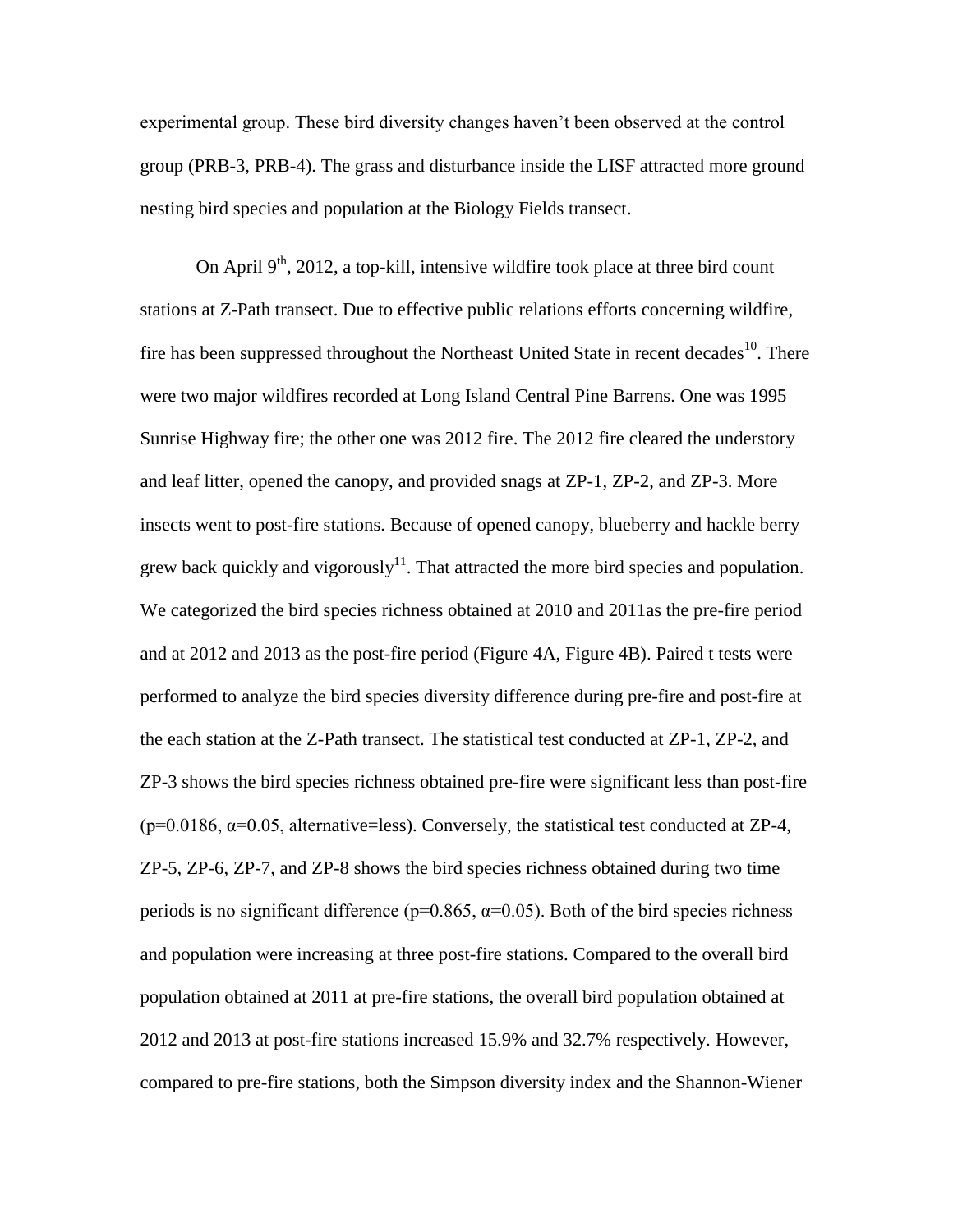Evenness index were decreased at post-fire stations. It shared the similarity with data obtained at New York State Breeding Bird Survey Rout 001 Westhampton and Rout 002 Manorville at post the 1995 Sunrise Highway fire. The relative bird species and population had increased such as American Robin (*Turdus migratorius*), Chipping Sparrow (*Spizella passerina*), Common Grackle (*Quiscalus quiscula*), Great Crested Flycatcher (*Myarchus crinitus*), Pine Warbler (*Dendroica pinus*), and Red-breasted Nuthatch (*Sitta canadensis*). Eastern Kingbird (*Tyrannus tyrannus*), snags nesting species such as Red-bellied woodpecker (*Melanerpes carolinus*), and Northern Flicker (*Colaptes auratus*) presented at post-fire stations, but not at pre-fire stations. Wood Thrush (*Hylocichla mustelina*) was absence at post-fire stations probably because Veery (*Catharus fuscescens*) expanded their habitat at the post-fire stations at the Z-Path transect<sup>8</sup>.

BNL has a large population of white-tailed deer (Green, unpublished data). High density white-tailed deer populations reduce the understory vegetation and the rate of forest regeneration<sup>4</sup>. Overabundance of white-tailed deer disturbs the regrowth rate of vegetation, especially impacts bird species that nest below 6 feet<sup>4</sup>. The correlation between the white-tailed deer population and the species richness of the bird species nesting less than 6 feet is 0.4776298 by performing the Pearson Correlation. The correlation is moderate, but unexpected. However, there are many factors affect the bird diversity. Bird species richness and population counts are impacted by the migration survivability and the food sources available in South America during the winter. Climate change would impact at the migration locations. Migratory species are particularly fragile because they depend on success in multiple locations across the globe. Destruction of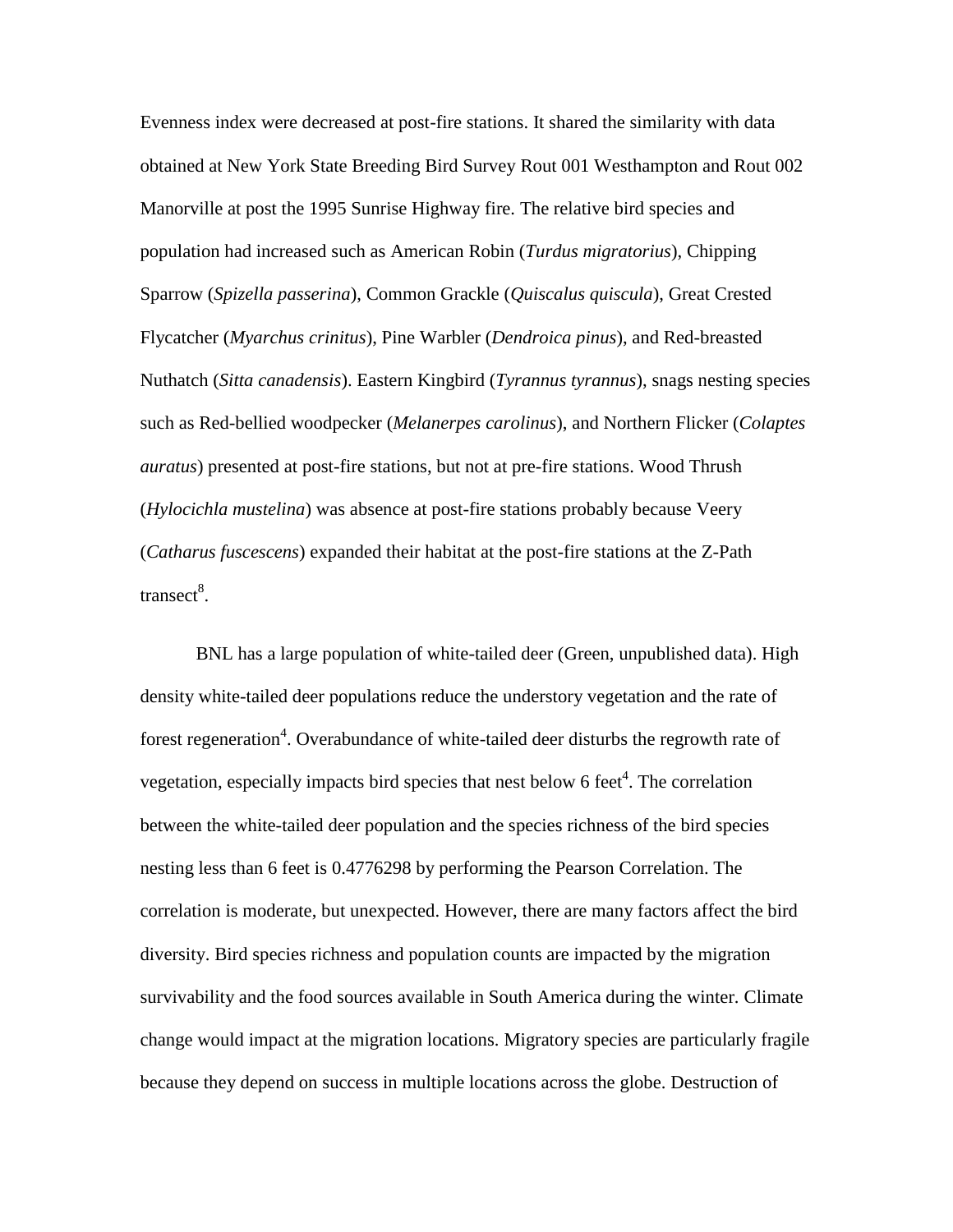habitat in either seasonal location lowers the survival rate and is detrimental to the bird species and population.

#### **4. Conclusion**

This paper focused on the bird diversity changes due to environmental changes at BNL inside of the Long Island Central Pine Barrens. The 2012 wildfire and existence of the Long Island Solar Farm have changed the vegetation structure. The different vegetation available at BNL was changed not only the quantitative in terms of bird species and population, but also qualitative in terms of species diversity and evenness. Our study addressed at the bird diversity trends based on 14 years observations. Construction of Long Island Solar Farm created an open disturbance for bird community without browsing by high density white-tailed deer population. That increase abundance and species richness of bird species including ground nesting species. The 2012 wildfire provides open, young-forest for bird species. The 2012 wildfire increased the relative bird species and population. However, effects of wildfire on the forest, and subsequently on bird diversity are short-term, as the oak trees and shrubs recover rapidly. Our study suggests prescribed fire can be adapted to change canopy cover and forest structure. That may lead to increase bird species richness and decrease fuel accumulated for severe wildfire over time. Overabundance of white-tailed deer population brings negative effect to manage forest vegetation and wildlife, especially songbirds<sup>12</sup>. The influence of overabundance white-tailed deer population at BNL would need further study. Prey-Predator relationships might be an available direction for the future study.

#### **5. Acknowledgement:**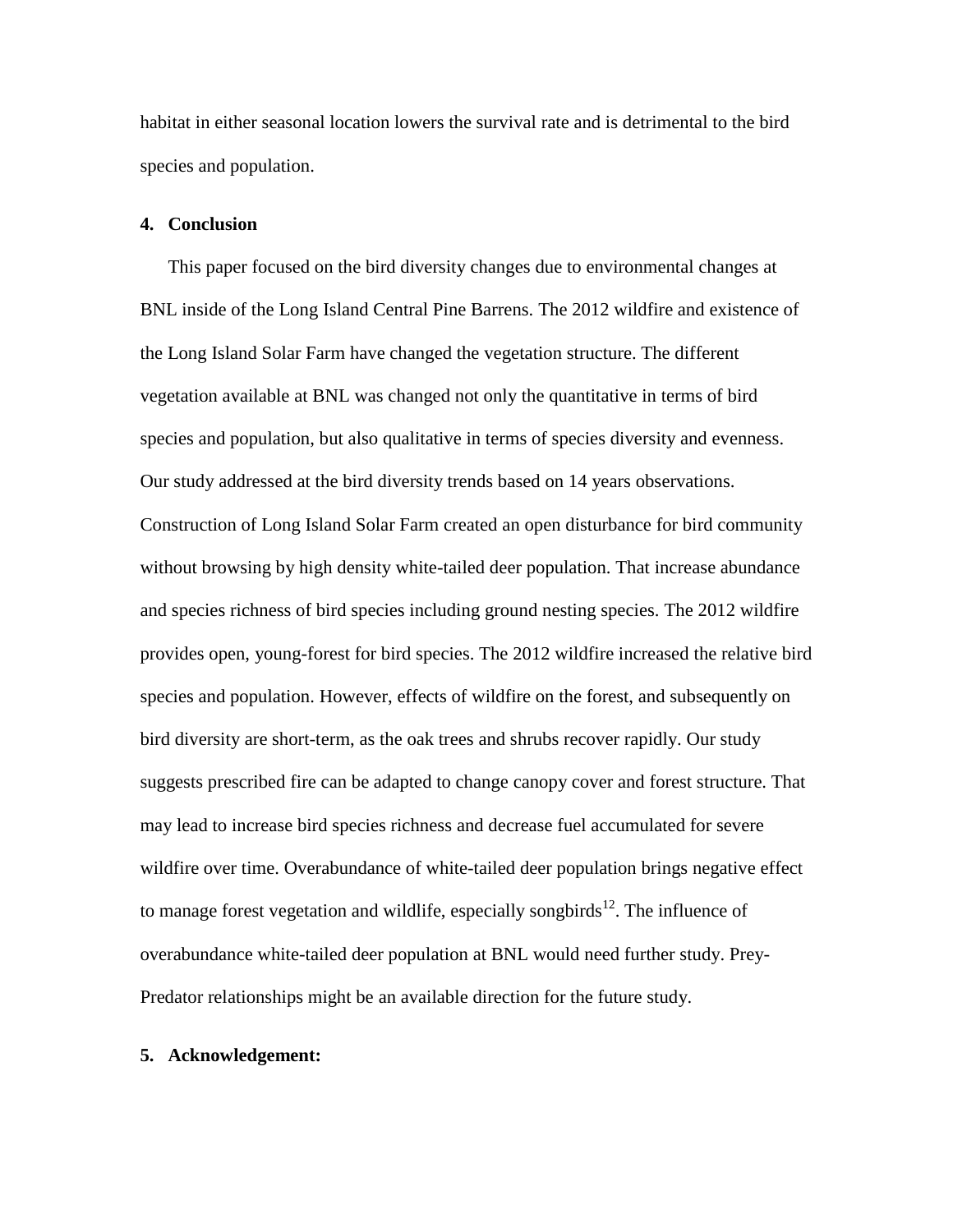This project was supported in part by the U.S. Department of Energy, Office of Science, and Office of Workforce Development for Teachers and Scientists (WDTS) under the Science Undergraduate Laboratory Internships Program (SULI).This project was supported by Brookhaven National Laboratory.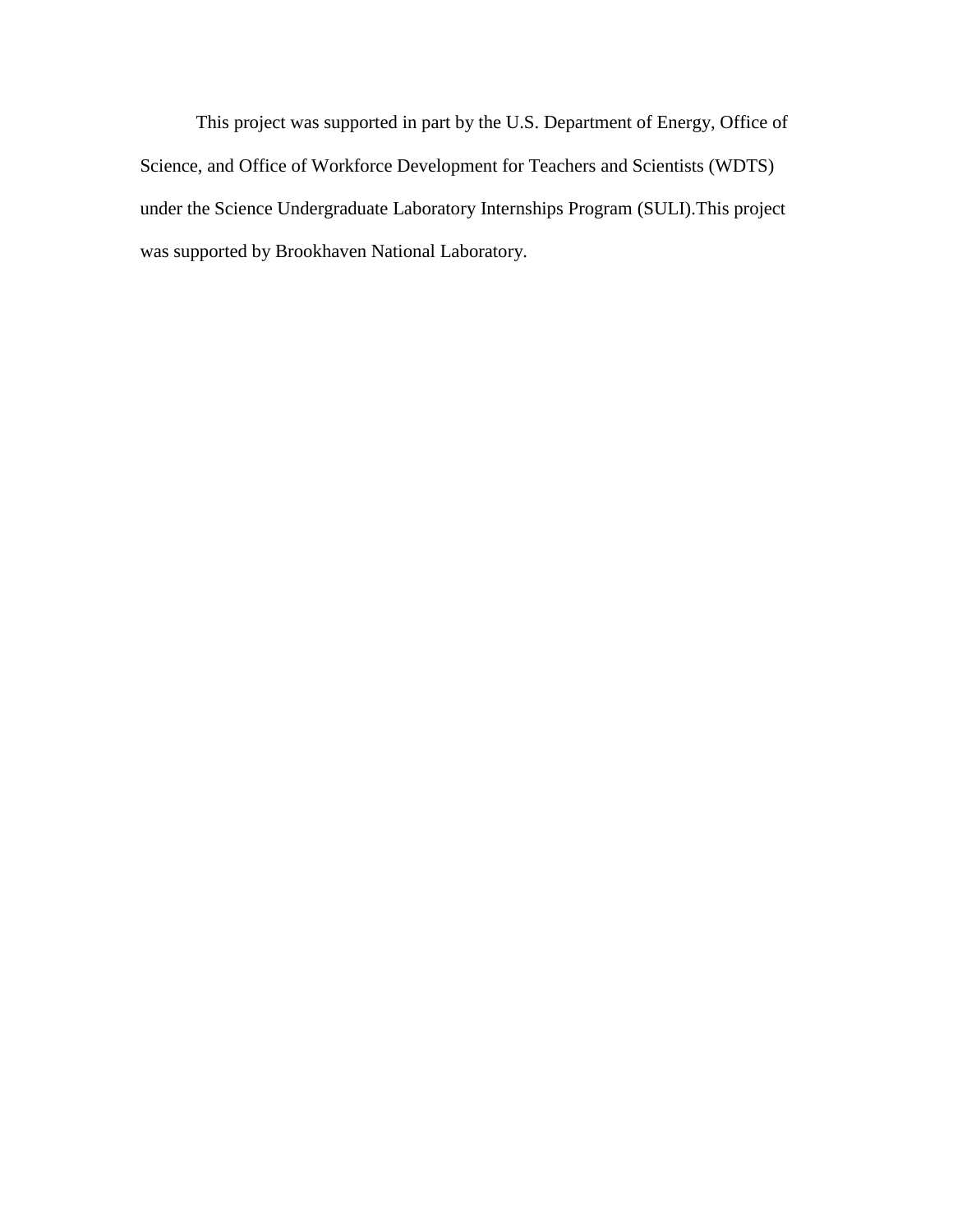## **References:**

1 J.R. Karr and R.R. Roth, *The American Naturalist*, **105**(945), 423(1971).

<sup>2</sup> C.H. Greenberg *et al., Forest Ecology and Management*, **304**, 80(2013).

<sup>3</sup> North America Breeding Survey, WWW document, (https://www.pwrc.usgs.gov/BBS/PublicDataInterface/index.cfm).

<sup>4</sup> D.S. deCalesta, *J. Wildl. Manage.* **58**(4), 711(1994).

<sup>5</sup> D.H. Johnson, *Monitoring bird populations by point counts,* 117(2000). WWW Document (http://www.npwrc.usgs.gov/resource/birds/ptcounts/index.htm)

<sup>6</sup> M. E. Hostetler and M. B. Main, *the Wildlife Ecology and Conservation, Florida Cooperative Extension Service, Institute of Food and Agricultural Sciences, University of Florida*, WWW Document (http://edis.ifas.ufl.edu/uw140)

7 J. E. Brower, J. H. Zar and C. N. von Ende, *Field and Laboratory Methods for General Ecology,* 4th ED. (McGraw-Hill, Boston, MA, 1997), pp.177

8 P. Ehrlich, D. S. Dobkin and D. Wheye, *The Birder's Handbook: A Field Guide to the*  Natural History of North American Birds, 2<sup>nd</sup> ED. (Touchstone, New York, NY,1988)

<sup>9</sup> R.L. Ott, *An Introduction to Statistical Methods and Data Analysis*, 4<sup>th</sup> ED (Cengage learning, Belmont, CA, 1992)

<sup>10</sup> L. W. Burger, Jr, C. Hardy and J. Bein, *Effects of Prescribed Fire and Midstory Removal on Breeding Bird Communities in Mixed Pine-hardwood Ecosystems of Southern Mississippi*, WWW Document, (http://naldc.nal.usda.gov/download/34592/PDF)

<sup>11</sup> M. J. Jordan, W. A. Patterson III and A. G. Windisch, *Forest Ecology and Management,* **185**, 151(2003)

12 P. J. Pietz and D. A. Granfors, *The American Midland Naturalist*, **144**(2), 419(2000).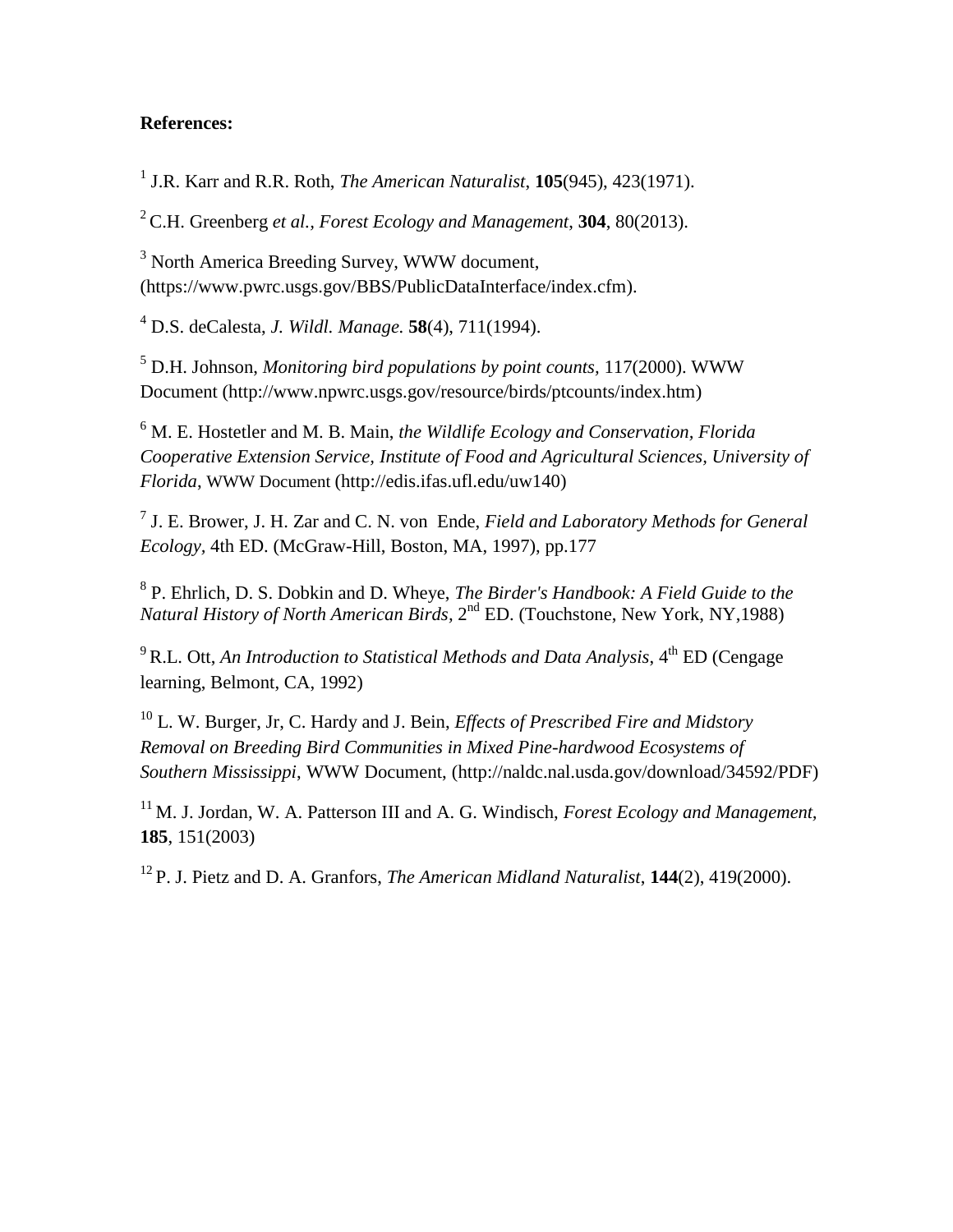# Figure 1



**Figure 1**: This map outlines the location of bird survey transect location after 2010. It shows distribution of various types of vegetation within the Brookhaven National Laboratory.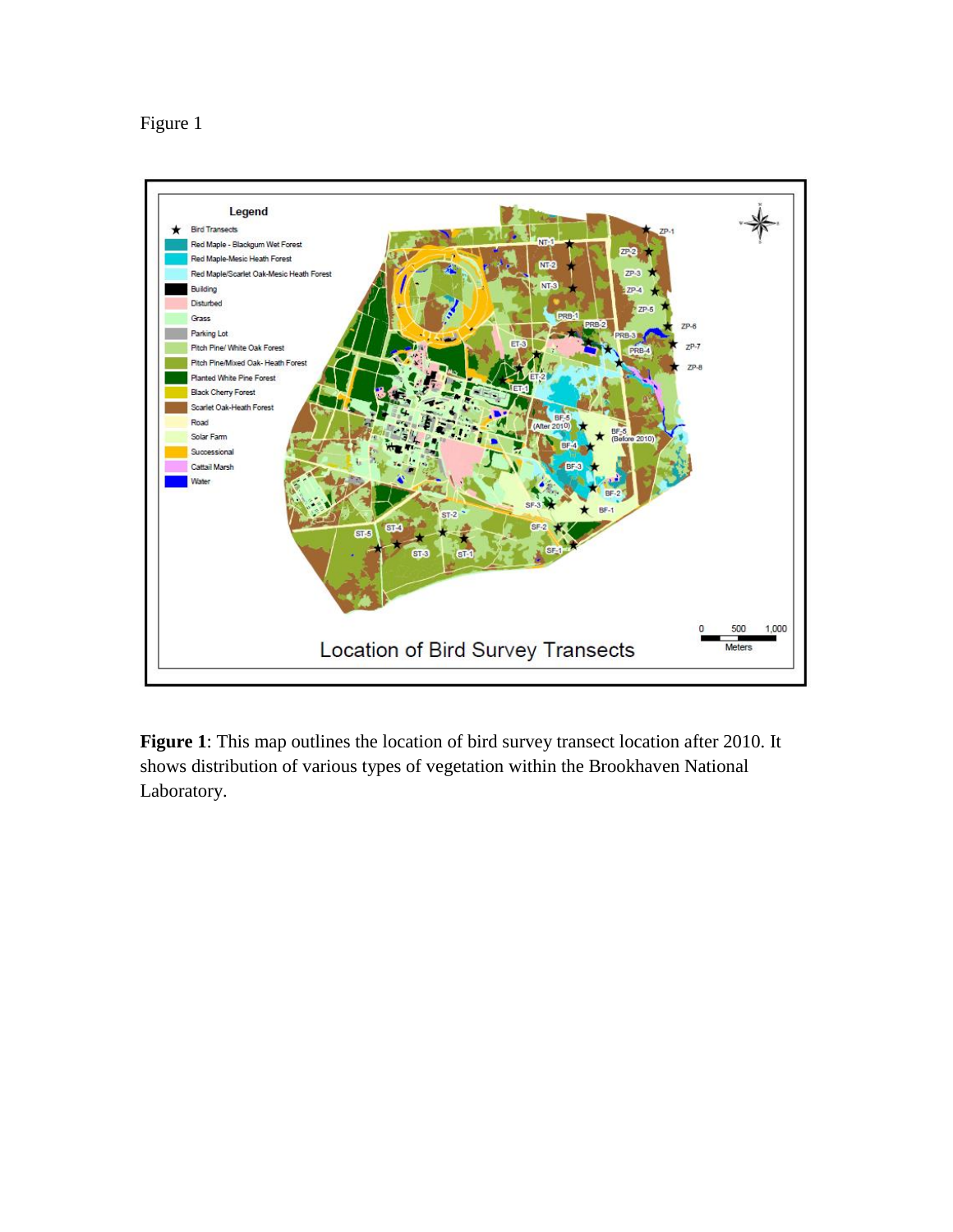



**Figure 2**: This bar chart shows the bird species richness obtained at each station in Biology Fields transect during pre-construction of LISF, during construction of LISF, and post-construction of LISF.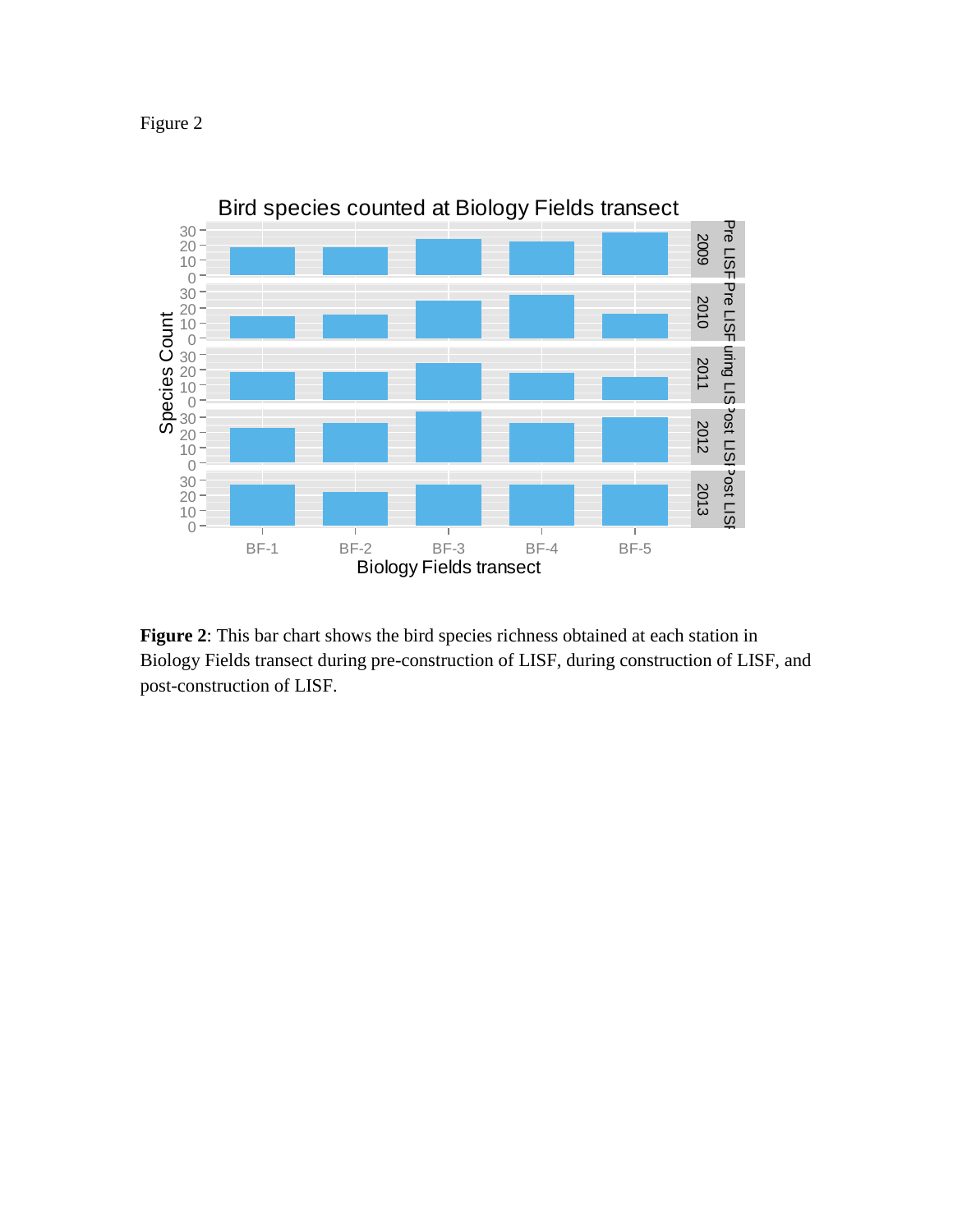Figure 3A



**Figure 3A**: The PCA graph illustrates the bird count station covered by different vegetation in pre-construction of LISF.

Figure 3B



**Figure 3B**: The PCA graph illustrates the bird count station covered by different vegetation in post-construction of LISF.